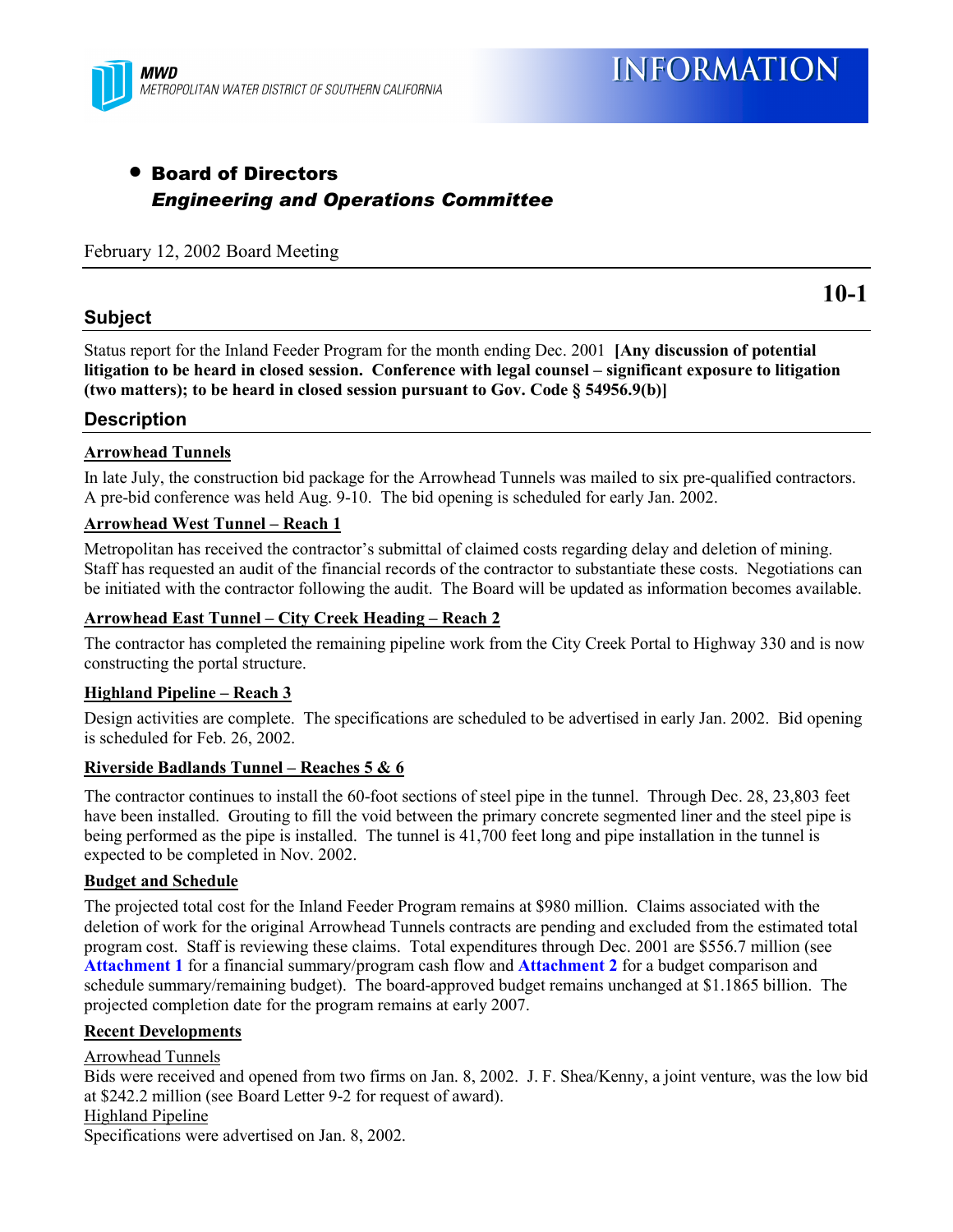## **Policy**

Board Request.

### **Fiscal Impact**

Refer to **Attachment 1** and **Attachment 2**.

L. Wolfe 1/24/2002 *Roy L. Wolfe Date*

*Manager, Corporate Resources*

 $\mathbf o$ <u>on</u> *Ronald R. Gastelum*

1/28/2002 *Date*

*Chief Executive Officer*

**Attachment 1 – Financial Summary/Program Cash Flow Attachment 2 – Budget Comparison and Schedule Summary/Remaining Budget**

BLA #1293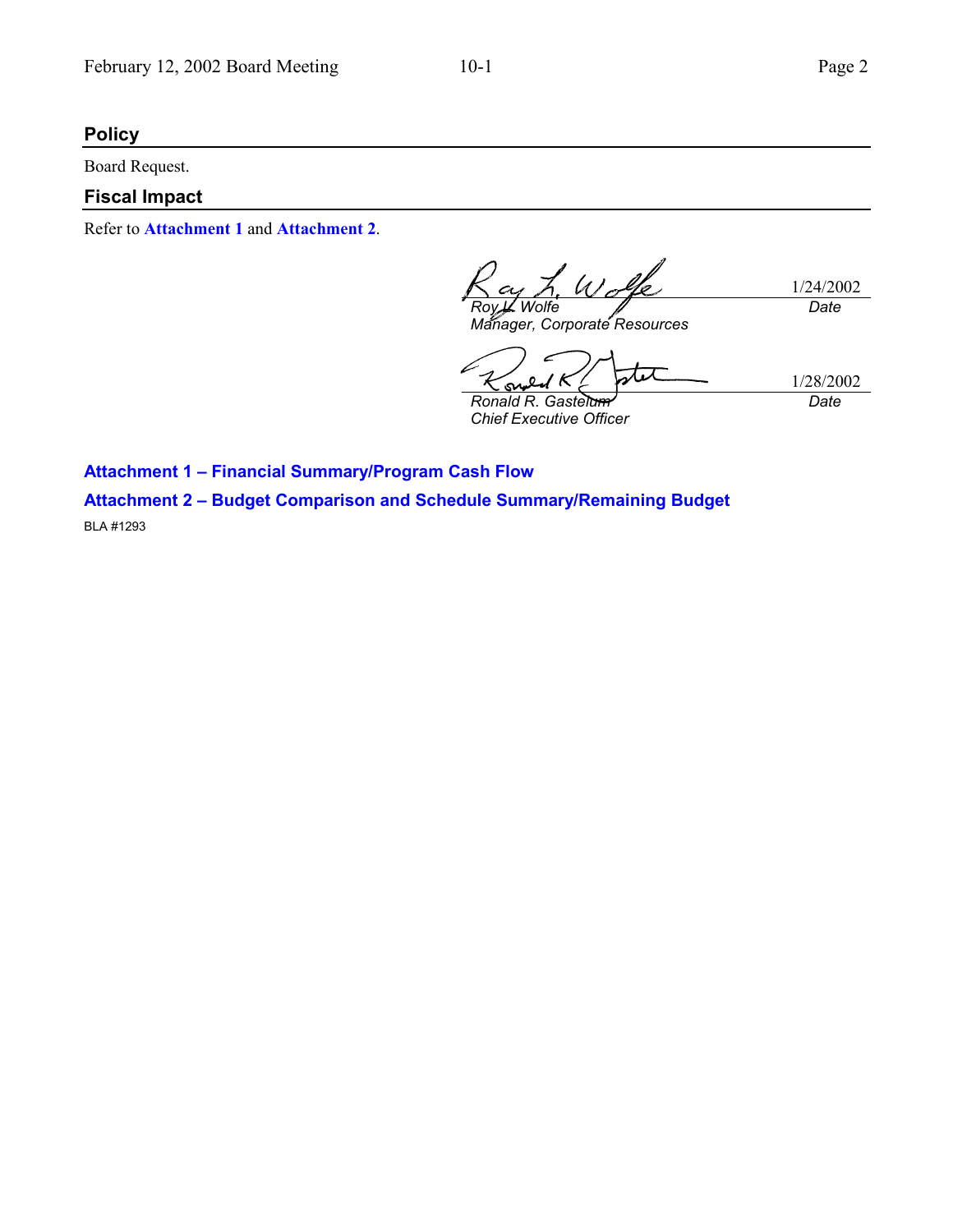





# **Program Cash Flow**